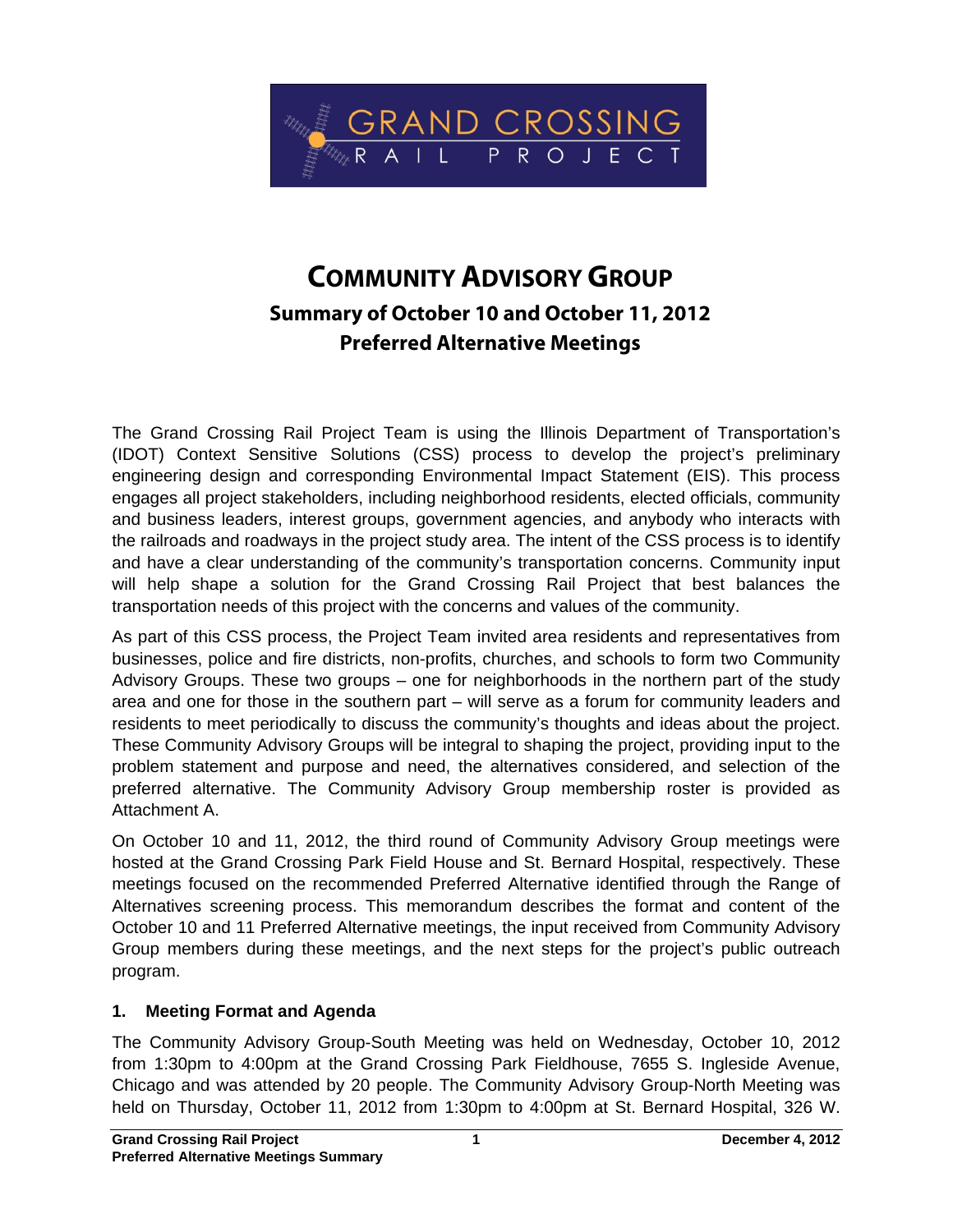64th Street, Chicago and was attended by 14 people. A sample invitation letter is provided as Attachment B.

Project Team staff included Danielle Stewart<sup>1</sup> and Jakita Trotter from IDOT, as well as several members of the consultant team, including Tony Pakeltis, Craig Moore, Elizabeth Federico, and Brian McNuckle of Parsons; Ron Deverman<sup>2</sup> and Michael Hurley of HNTB; and Margarite Wypychowski, Josh Druding, and Lauren Ryan<sup>3</sup> of public outreach subconsultant Carolyn Grisko and Associates. Other attendees included Chuck Allen of Norfolk Southern and Joe Alonzo of the Chicago Department of Transportation (CDOT). No elected officials attended the meetings.

The north and south meeting attendance lists are included as Attachment C, and handout materials provided to each attendee can be found in Attachment D. Details on the discussions that took place during these meetings are provided in Section 2 below.

After a safety briefing, IDOT's CREATE Public Outreach Manager, Jakita Trotter, welcomed attendees and laid out some meeting guidelines to ensure that the afternoon proceeded in an efficient manner so that everyone had the opportunity to participate. Ms. Trotter then walked through the agenda for the meeting, which included Project Team introductions, a recap and review of the material presented at previous meetings, presentation of the Range of Alternatives screening results, a group discussion about the Project Team's Preferred Alternative recommendations, and a summary of upcoming outreach activities and next steps.

Next, Parsons Project Manager Tony Pakeltis delivered the technical presentation, which began with a review of the Grand Crossing Rail Project (including the project's Purpose and Need) and the Project Team's outreach and technical activities since the last round of Community Advisory Group meetings in March 2012. He then reviewed the alternatives development and screening process, explaining how the potential build alternatives were gradually narrowed to the four build alternatives that were presented at the March Community Advisory Group/public meetings. He laid out the criteria used to screen these alternatives and presented the results of this screening process, which led to the Project Team's recommendation that two alternatives be evaluated in detail in the EIS: the No Build Alternative and Build Alternative A. He concluded this portion of the presentation with aerial images and cross sections to illustrate the various components of Build Alternative A.

The Project Team's presentation was followed by a 45-minute group discussion during which Community Advisory Group members discussed the Preferred Alternative recommendations presented by Mr. Pakeltis. This discussion exchange is described further in Section 2. The meeting concluded with a discussion of next steps and other opportunities for community input, including Community Advisory Group meetings and Draft EIS public hearings tentatively scheduled for the first half of 2013.

A copy of the presentation slides is included as one of the handouts in Attachment D.

<sup>-</sup>1 North meeting only

<sup>&</sup>lt;sup>2</sup> South meeting only

<sup>&</sup>lt;sup>3</sup> South meeting only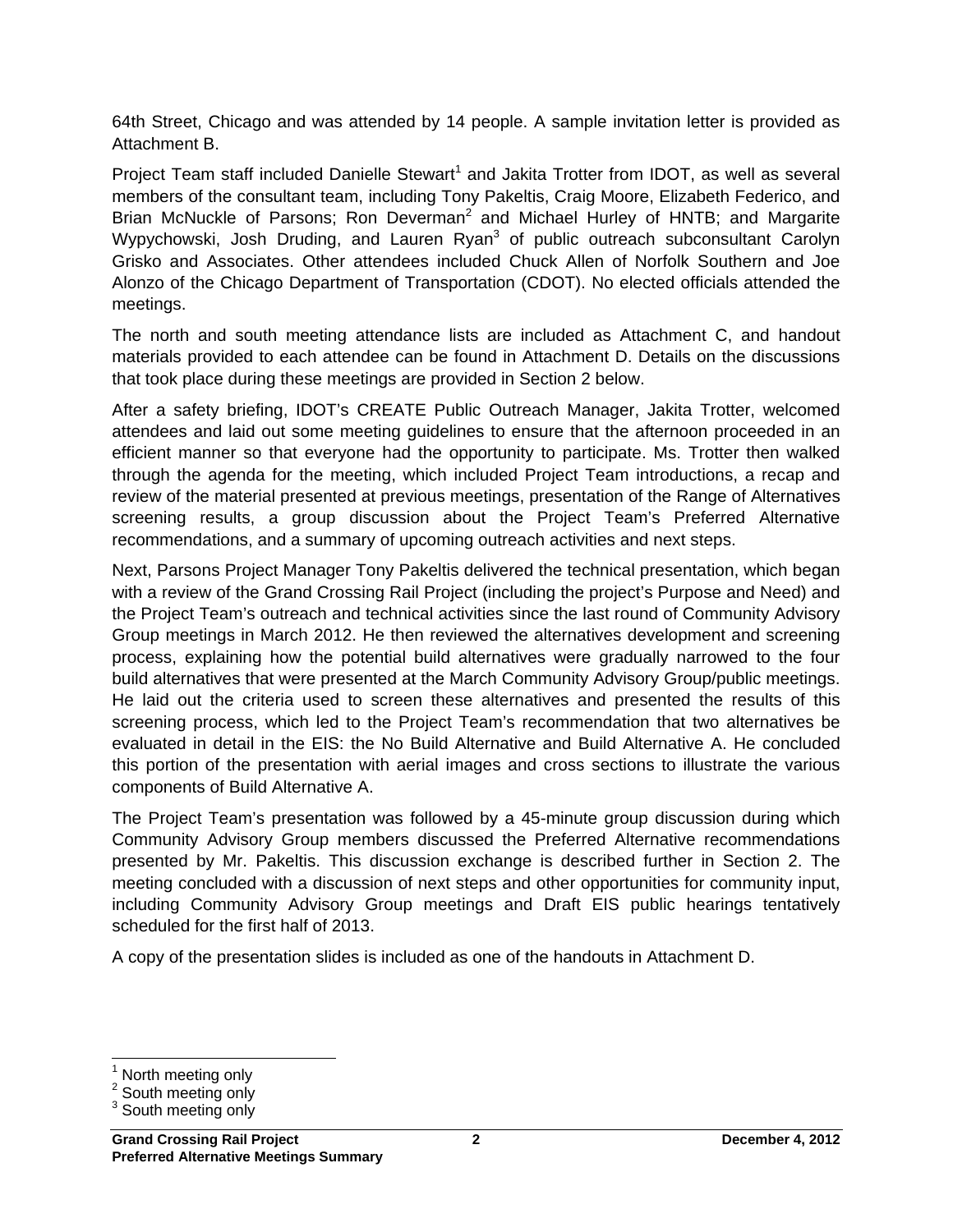### **2. Group Discussion**

Both meetings included a discussion among the full group. Questions and comments heard include the following (with Project Team responses shown in red):

South (October 10, 2012):

- If the North 1 alignment is built, would that be the southern limit of the NS yard expansion?
	- ― *The Project Team noted that the Grand Crossing Rail Project and the NS yard expansion are independent projects. Chuck Allen from NS added that regardless of whether the Grand Crossing Rail Project moves forward, NS plans to expand its yard south from Garfield Boulevard to around 60th Street or 61st Street, between the existing NS tracks, located east of Stewart Avenue, and the existing Metra tracks, located east of Wallace Street. He confirmed that if the North 1 alignment were constructed, this would be the southern limit of the yard expansion.*
- Does the North 1 cost estimate assume that the alignment would be built with a sloped embankment or a retaining wall?
	- ― *The cost estimate assumes a retaining wall, which is the more expensive option.*
- When determining the number of properties that would be impacted by the North 1 alignment, did the Project Team distinguish between those that would occur to the north of the proposed alignment and those that would occur to the south? It would be helpful material for the next round of public meetings.
	- ― *Not for today's meeting, but this information can be developed for the public hearings.*
- Another suggestion for the next round of public meetings is to communicate the tradeoffs of retaining wall (more expensive but fewer impacts) versus sloped embankment (less expensive but more impacts).
	- ― *Noted; thank you.*
- Are you moving ahead/focusing on the North 1 alignment?
	- ― *Yes, that is the Project Team's recommendation, pending input from the Community Advisory Group and future public meetings.*
- In terms of noise/vibration impacts, which is better sloped embankment or retaining wall?
	- ― *We will be able to answer that question once we have the results of our noise and vibration analysis, which is currently underway.*
- Explain the "19 minutes" in time savings you referred to in the presentation…who is saving this time?
	- ― *Currently, Amtrak trains on the Illini, Saluki, and City of New Orleans lines use an indirect and inefficient route to access Union Station, which requires all trains to*  back into Union Station. This maneuver lengthens the schedule by 19 minutes. If *the Grand Crossing Rail Project were constructed, Amtrak trains would have direct*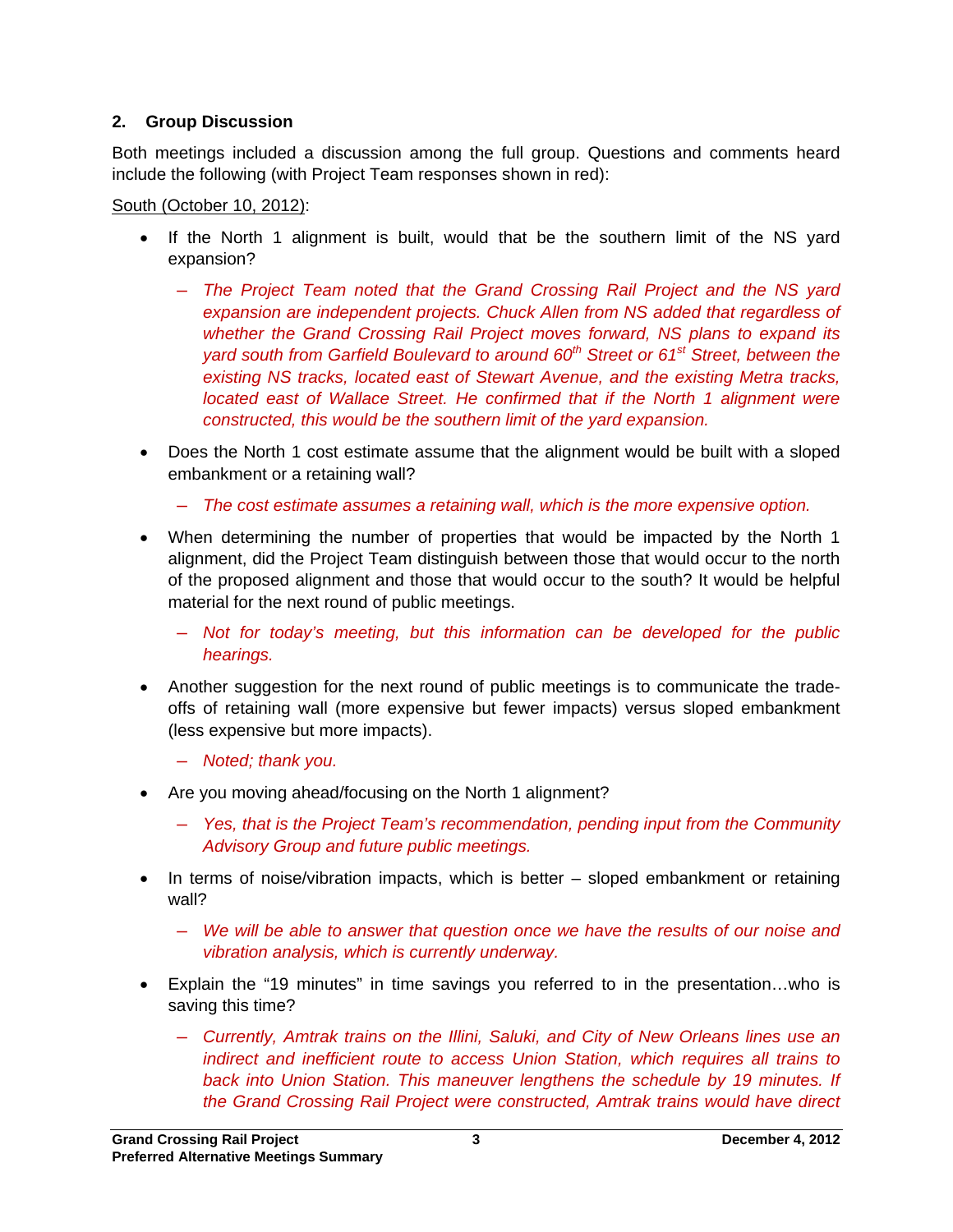*access to Union Station, which would reduce the schedule by 19 minutes In*  addition, the CREATE Program overall will result in benefits for passenger and *freight trains, as well as motorists in the City of Chicago and region.* 

- This study is focused on how the project would benefit Amtrak. It's a good deal for Amtrak and a good deal for the freight railroads, but how will the project benefit the people of Englewood? Between this project and the NS yard expansion project, Englewood will be gone.
	- ― *Mr. Allen noted that the Grand Crossing Rail Project and the NS yard expansion are independent projects; they are being advanced separately. Mr. Pakeltis added that tomorrow's meeting at St. Bernard Hospital will focus on Englewood, providing Community Advisory Group members from this portion of the study area to comment on the North 1 alignment and other issues in the northern portion of the study area.*
- When will the project be completed?
	- ― *Currently, only Phase I (the environmental study phase) of the project is funded. This phase is expected to be complete in early 2014. If funding becomes available for Phases II and III, it would take approximately an additional three years for construction to begin.*
- Is it possible that NS would wind up building these improvements instead of IDOT?
	- ― *There are no plans for NS to build the proposed Grand Crossing Rail Project improvements, which would re-route Amtrak trains onto the NS line north of Grand Crossing. If no additional Amtrak trains are added to the NS line, then NS does not require these improvements.*
- Are the Grand Crossing Rail Project, the CREATE Englewood Flyover, and NS yard expansion separate projects or not? Could each of them be built independently? If they are independent, the Project Team should make this clear – the public perception is that they are a package.
	- ― *The CREATE Program includes the Grand Crossing Rail Project, the Englewood Flyover and the 75th Street Corridor Improvement Project (CIP). While components of the larger program, these projects' environmental studies are being advanced independently of each other. The CREATE Program is monitoring these projects closely as they need to be constructed in a certain order to achieve all of the improvements' benefits. The NS yard expansion is a separate project entirely than the CREATE Program.*
- Will we see more rail car storage in our neighborhood due to the Grand Crossing Rail Project or the NS yard expansion? Any additional passenger trains will move through the neighborhood, but freight cars will just sit there.
	- ― *Mr. Allen stated that there will be more freight storage on rail sidings in the area regardless. However, residents will notice a reduction in the number of freight trains sitting on the mainline waiting for rail conflicts to clear once the Englewood Flyover and 75th Street CIP are constructed. Metra conflicts are a major obstacle for freight operations in the area, and these two projects will remove several of these conflicts.*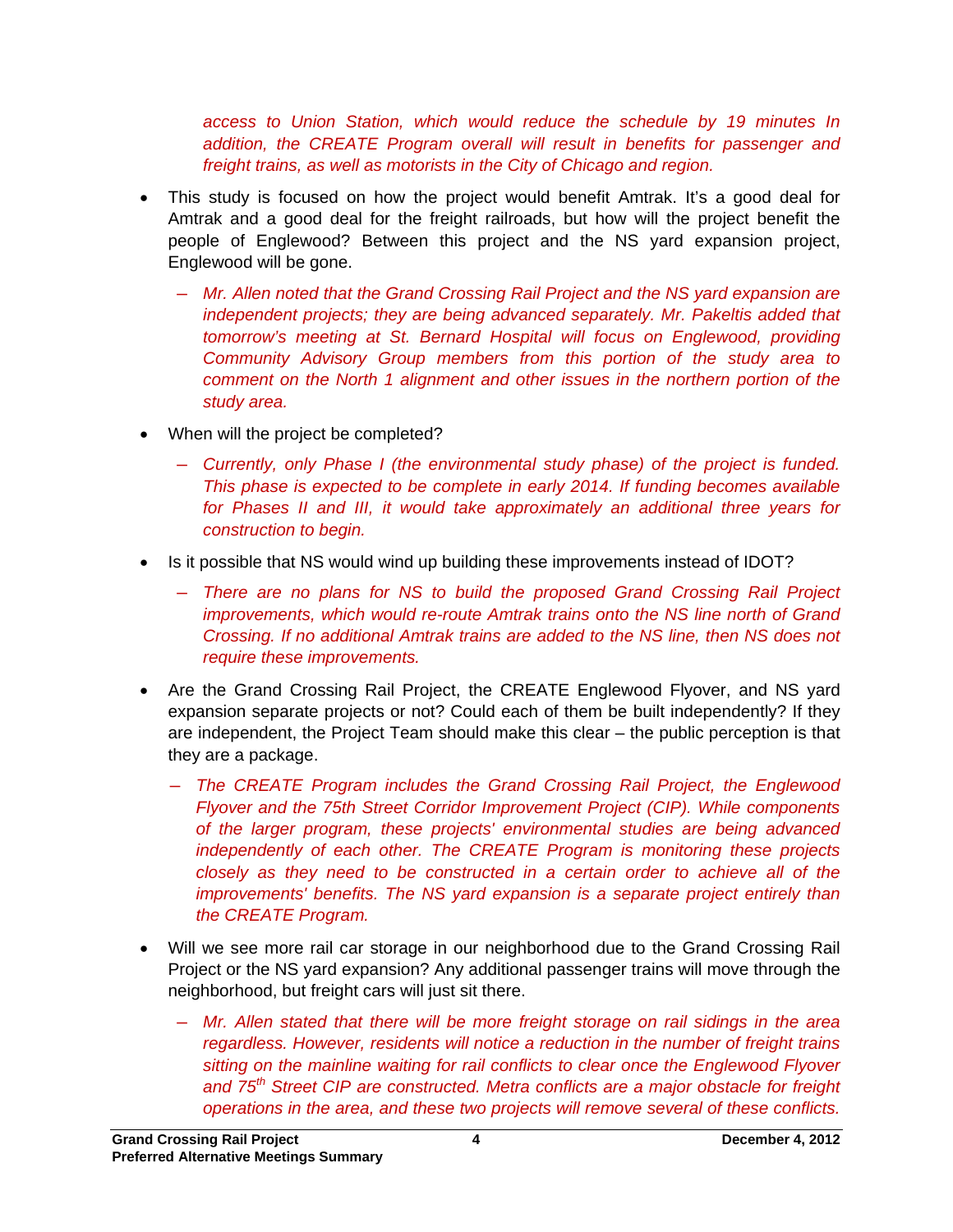*Mr. Allen also explained how intermodal transfers occur at freight yards, and that the frequency and timing of these transfers is driven by the railroads' customers (e.g., UPS, FedEx).* 

- Is it correct, then, that once these improvements are constructed, we should not see the same rail cars sitting for more than 24 hours?
	- ― *Yes, that is correct, because the Metra conflicts will have been removed (see response to previous question).*
- With regard to potential street closures/lowerings,  $75<sup>th</sup>$  Street and  $76<sup>th</sup>$  Street cannot be closed simultaneously – it would be too disruptive to the community.
	- ― *Noted. Construction sequencing and maintenance of traffic during construction activities will be evaluated during Phase II (Final Design).*
- What is the impact of the project/street lowerings on sewer lines and other utilities? The City recently performed work on the sewers to stop flooding in this area – you need to look at how this project will impact the sewers and include this information in the EIS. Also, if you have to redesign the project to address drainage issues, this could extend the timeline by a lot.
	- ― *Joe Alonzo of CDOT stated that CDOT traffic engineers are looking at this now. Mr. Allen added that although the specifics of utility and drainage design are worked out during Phase II (Final Design) rather than in the EIS, the City cannot issue a construction permit without approval of a drainage design that mitigates potential drainage issues.*
- Part of our concern with the closure of  $75<sup>th</sup>/76<sup>th</sup>$  Streets is that it would require kids walking to school to travel on blocks that are less safe than the routes they currently take. It would also impact businesses, emergency vehicles, schools, churches, etc. Will you come back and meet with us to discuss street closure plans?
	- ― *The details of the temporary closures of 75th/76th Streets for construction purposes won't be worked out until Phase II; however, potential street closures will be coordinated among the community, City of Chicago, and CREATE partners.*
- How can we make sure the things you promised us in your response to the Citizens Coalition of Grand Crossing Rail Project's (CCoGCRP) March 26, 2012 comments actually happen?

Right now we're experiencing a major disruption from the Skyway viaduct painting at  $79<sup>th</sup>$ Street, and this is just a minor project. What will happen to us during a big project like P4?

― *Jakita Trotter of IDOT pointed out the Project Team's record of working with the CCoGCRP and other community groups. She added that IDOT and other CREATE partners are committed to continuing this level of coordination moving forward, throughout all three phases of the project.*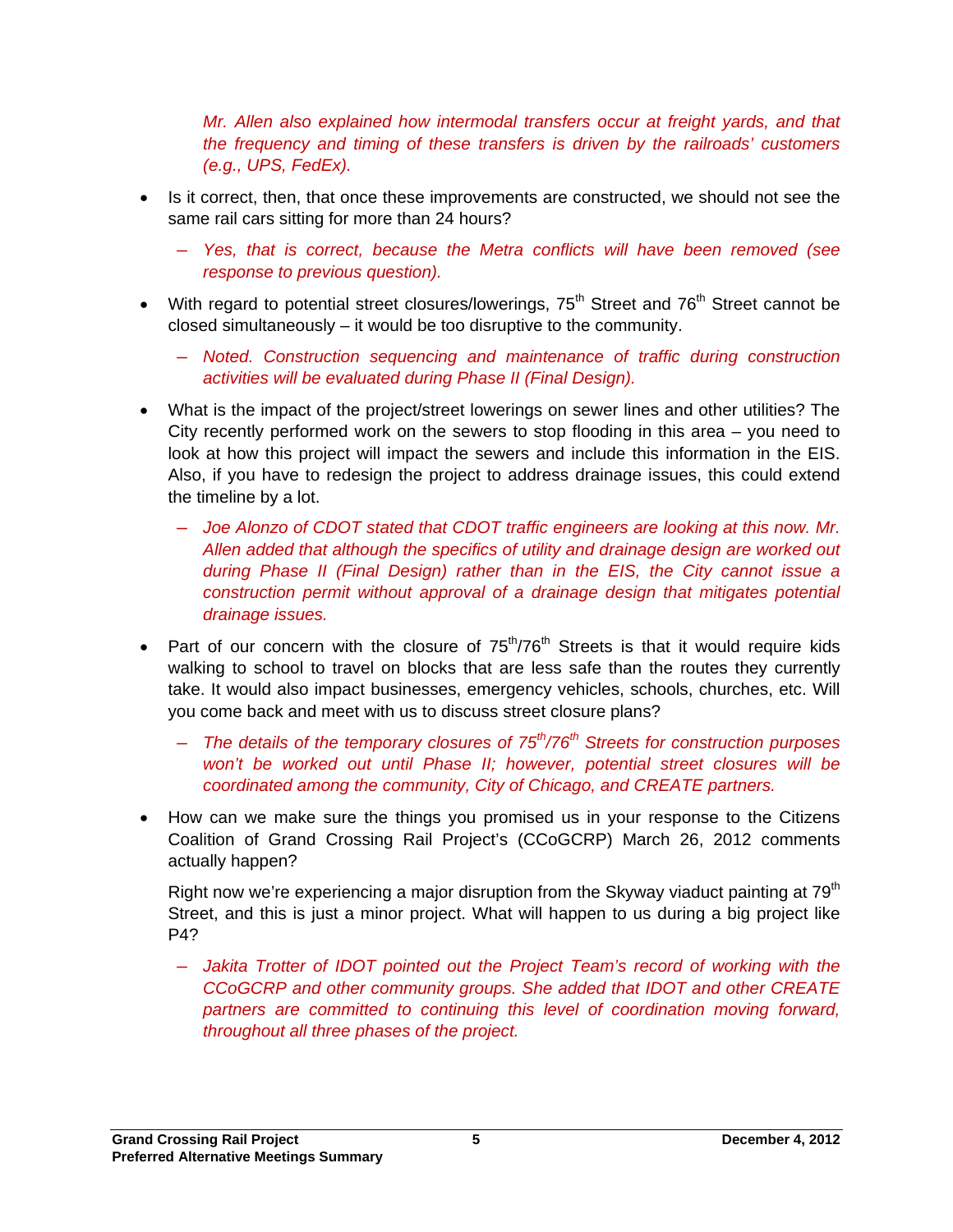- Is this our last chance to comment on the project?
	- ― *No, the Project Team encourages comments throughout the life of the project. Comments can be submitted at any time via mail, email, or the project website: www.grandcrossingrail.com.*
- What is the lead federal agency for the EIS?
	- ― *The Federal Highway Administration (FHWA).*
- How can we stay in touch with CDOT/the City of Chicago? They do not keep us informed about other non-CREATE construction projects happening in the area.
	- ― *Ms. Trotter suggested that those concerned about other projects speak individually with IDOT/CDOT representatives after the meeting so that the group can stay focused on the Grand Crossing Rail Project. Mr. Alonzo provided his contact information to several CAG members after the meeting.*
- Is EIS still on track for completion in early 2014?
	- ― *The Project Team is in the process of updating the schedule but still anticipates completion of the EIS in that general timeframe.*
- Is it correct that the South 1 alignment would not require any property acquisition?
	- ― *No residential property acquisitions would occur in the South 1 alignment area, though the alignment may require the taking of small pieces of land from the Chicago Skyway right-of-way.*
- What about the black tanker cars that currently sit at Greenwood and  $82^{nd}$ Street/Greenwood and 91<sup>st</sup> Street?
	- ― *Mr. Allen replied that those cars belong to CN and not the NS.*
- Is the Grand Crossing Rail Project a hidden bonanza for NS? Will they see benefits they wouldn't see if P4 were not built? This money would be better spent on investment in job training, etc. in the community.
	- ― *No, the proposed capacity improvements on the NS line that are in the Grand Crossing Rail Project have been coordinated with the railroads, FHWA, IDOT, and the City of Chicago. The proposed improvements, which include the installation of a single new track (South 1) west of the existing tracks, are required to accommodate re-routed Amtrak trains without reducing freight capacity along the NS line. Without the additional track, Amtrak would not be able to operate along the NS line. If these Amtrak trains are not re-routed from the CN to the NS line, then NS would not need the additional capacity.*

*Mr. Allen added that there used to be a vibrant intermodal operation in Chicago, but now many of those intermodal jobs (and related construction jobs) are in Joliet. This project will help Chicago retain and potentially expand intermodal employment opportunities.*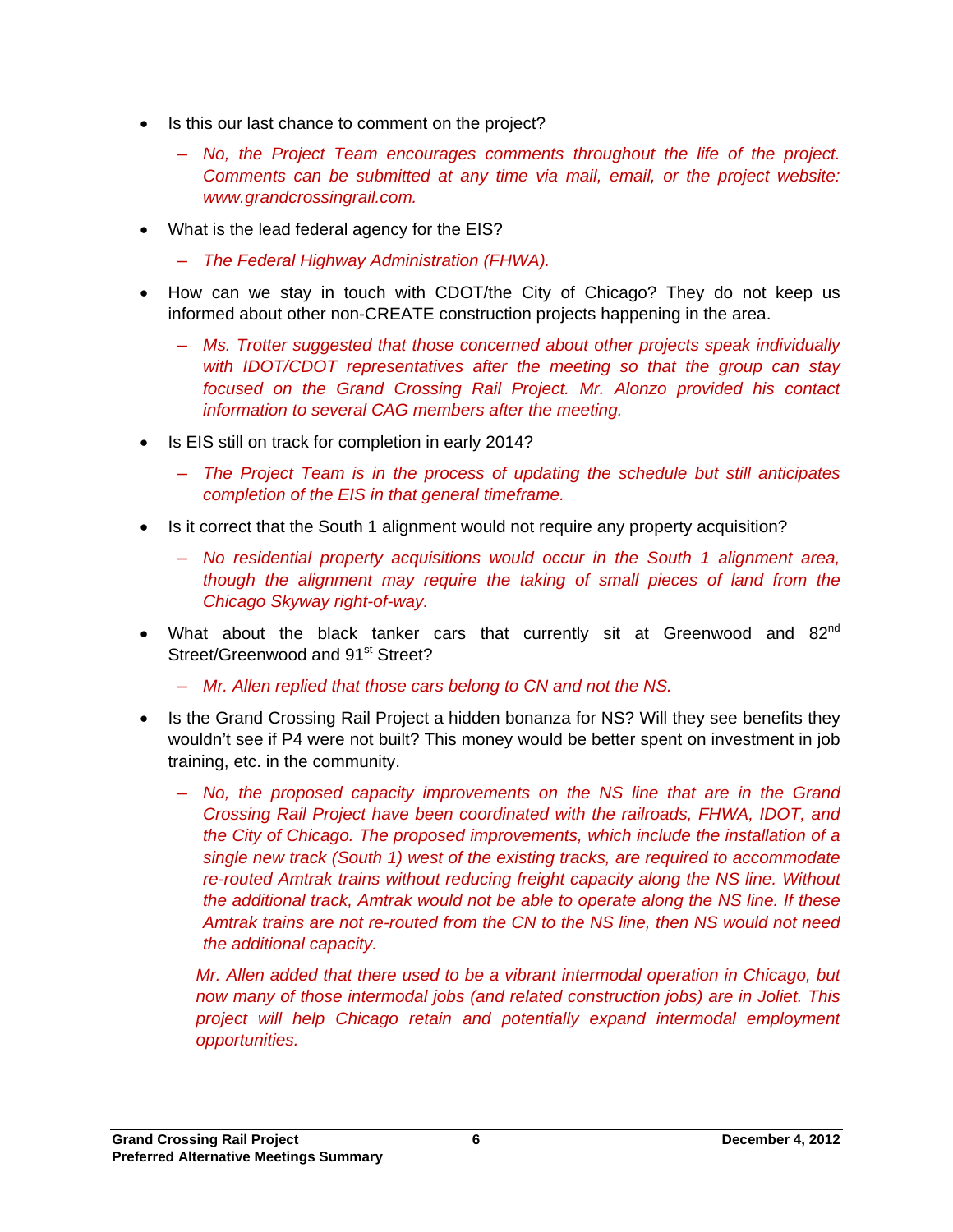We want to see the numbers on this – will there be a direct, quantifiable benefit? We also want to see the environmental/health impacts analyzed against the potential economic growth the project would generate.

- We would like information from NS on the health impacts of the yard expansion and the associated increase in truck drayage through the community.
	- ― *Mr. Allen will provide this information.*
- Why is CN not at these meetings?
	- ― *They were invited but chose not to attend. If you have comments for CN, please share them with the Project Team, and we will make sure they get them.*
- What are the federal requirements for environmental review of NS/CN projects?
	- ― *NS and CN are private companies advancing projects with private capital, so they are not subject to the same federal environmental requirements as the Grand Crossing Rail Project, for which IDOT will seek federal funding.*

### North (October 11, 2012):

- Can we get jobs for members of the community through this Community Advisory Group?
	- ― *There are limited project-related employment opportunities prior to construction. The construction phase of the project, which, if funded, would begin in 2016 or later. In the meantime, the Project Team has provided information on other transportation job opportunities, and training opportunities to prepare for future IDOT jobs, which may or may not be project related.*
- What is being evaluated in terms of potential environmental impacts? For other projects that have occurred near our home, we weren't hit directly but still experienced a lot of impacts during construction.
	- ― *The EIS will evaluate potential impacts such as noise and vibration and will consider both the long term impacts and temporary, construction-period impacts of the project. The study area for these analyses takes into account the distance over*  which these types of impacts would be experienced; it does not look solely at *properties immediately adjacent to the existing/proposed rail corridors.*
- How will the trains be propelled? What type of fuel will they use?
	- ― *The Amtrak trains that would be re-routed to the NS line are pulled by diesel locomotives.*
- Will the potential air quality impacts of adding these trains to the NS line be evaluated in the EIS?
	- ― *Yes.*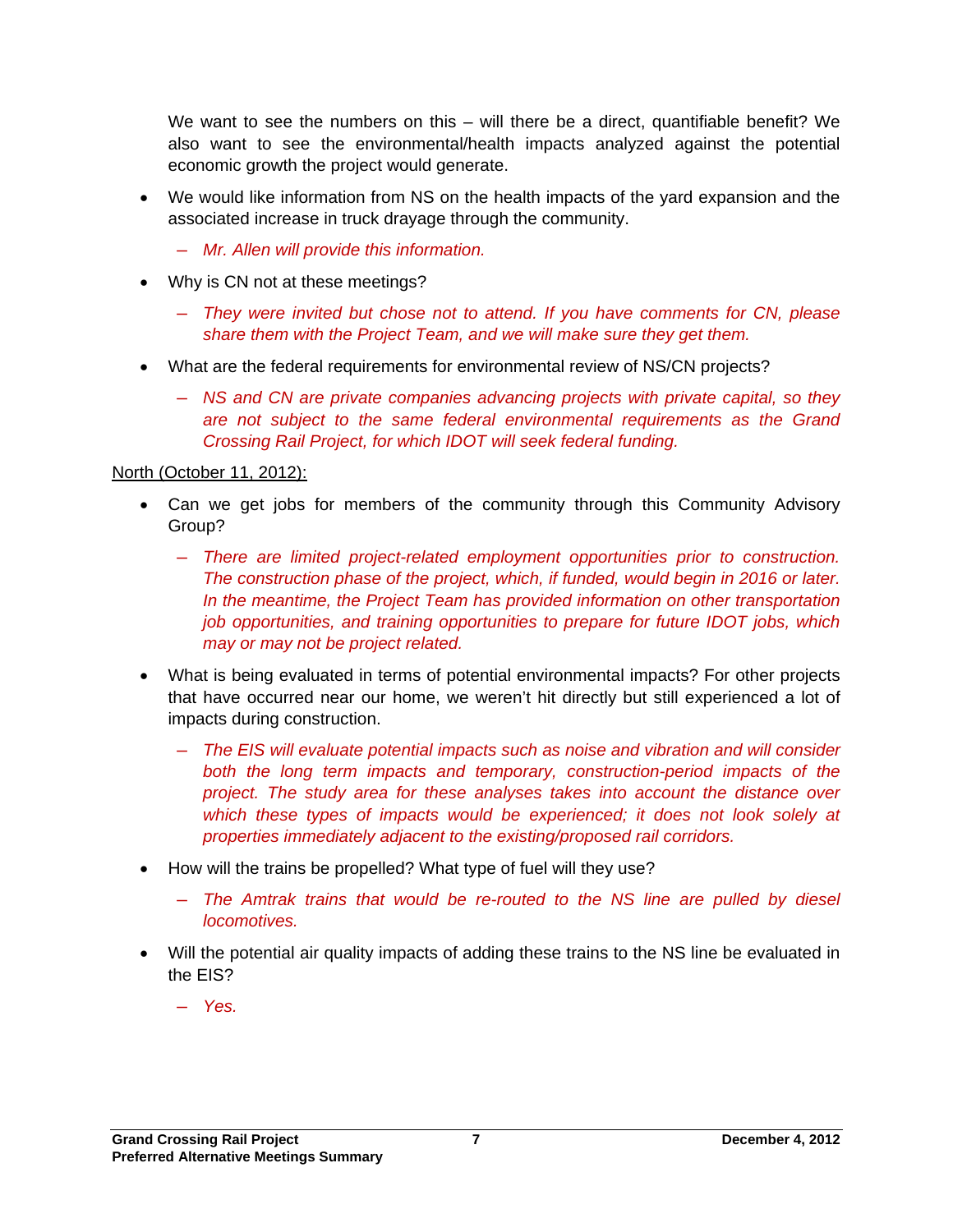- What is the timeframe for notifications to impacted property owners/residents?
	- ― *After the EIS is completed and a Record of Decision (ROD) is issued, which is anticipated in 2014. The Record of Decision is the federal approval that is required for the project to move on to the next phase.*
- Do the public meeting letters/postcards that were sent to owners/residents of impacted properties contain language that lets them know they would be directly impacted by the project?
	- ― *No, these letters and postcards were the same as those received by everyone in the study area. However, to ensure that all residents in the direct impact area received these notices, the Project Team also distributed door hangers containing the same information about the public meetings.*
- How will you determine the value of homes that are acquired?
	- ― *IDOT's Bureau of Land Acquisition will handle the acquisition/relocation process; they will be at the public hearings to answer questions from community members. IDOT's policy is to pay fair market value, although there is currently a program to help address situations where homeowners are upside down on their mortgages. However, it is uncertain whether this program will be in place when the property acquisition starts in 2014 or later.*
- Can we contact IDOT's real estate/land acquisition office right now?
	- ― *Yes, the Project Team can put you in touch with them. Danielle Stewart of IDOT added that we will also bring a representative from IDOT's Bureau of Land Acquisition to the next round of Community Advisory Group meetings.*
- When is the next Community Advisory Group meeting? If the boundaries of the project change, will that information be shared at our next meeting?
	- ― *We expect to hold our next round of Community Advisory Group meetings sometime in the first quarter of 2013, prior to the EIS public hearings. Community Advisory Group members will receive a full update on the project, including any changes to the Preferred Alternative/study area boundaries.*
- When will the Draft EIS be published? How will it be made available to the public?
	- ― *Publication of the Draft EIS is anticipated sometime in the first half of 2013. It will be distributed to state and local agencies and will be made available at libraries and other community venues, as well as on the project website.*
- What is the website URL?
	- ― *www.grandcrossingrail.com. The URL (as well as other Project Team contact information) appears throughout the materials in the handout packet you received today.*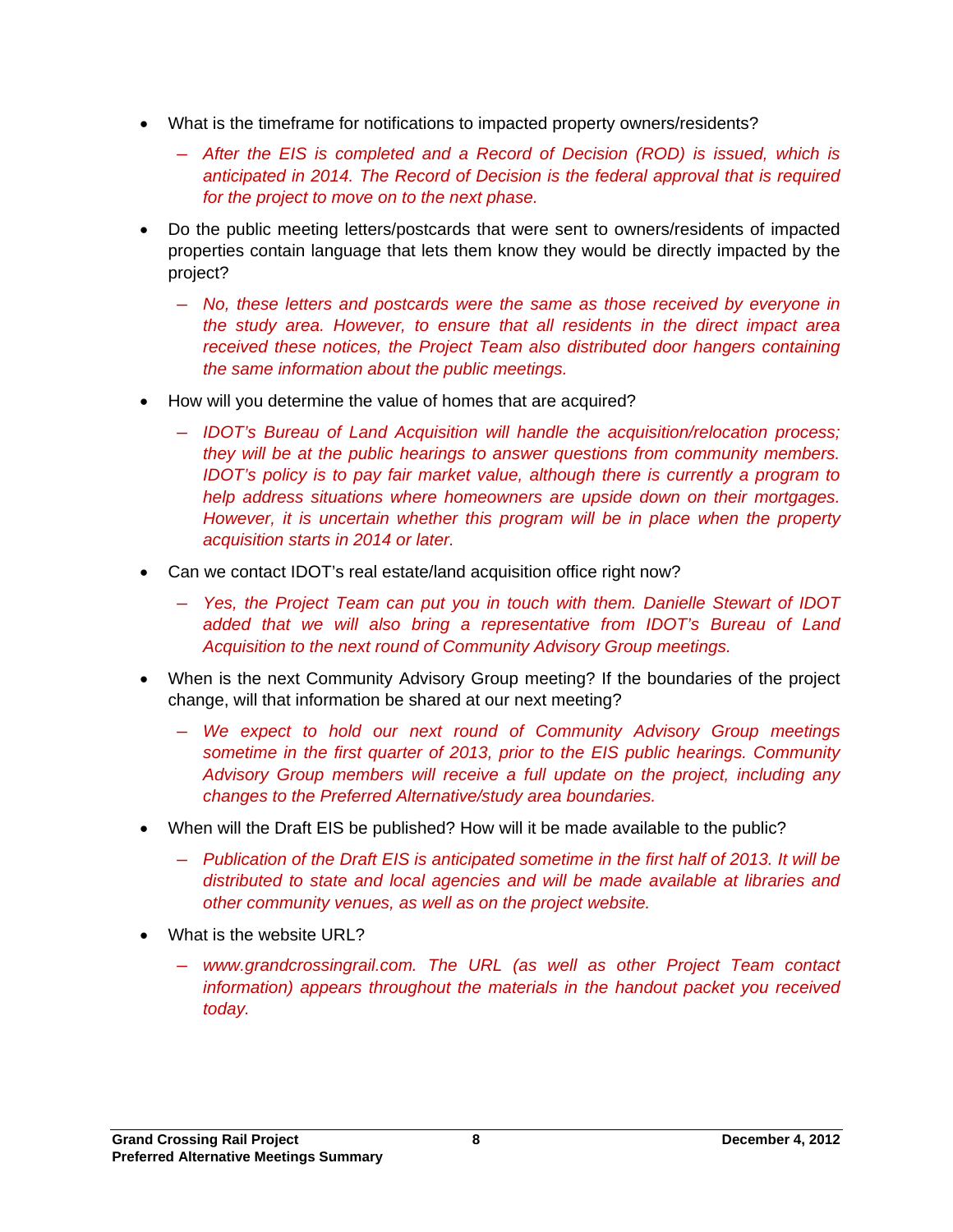- The EIS should also address what happens next (e.g., the long-term noise impacts of adding more trains to the corridor).
	- ― *It will. Mr. Pakeltis explained the CREATE Noise and Vibration Methodology that is used for all CREATE projects to assess the potential noise and vibration impact of the proposed projects as part of the Phase I EIS.*
- Who chose Build Alternative A? Who will decide between the No Build Alternative and Build Alternative A?
	- ― *The Project Team recommends Build Alternative A based on its technical evaluations and input from previous Community Advisory Group and public/community meetings. The consultant team developed and screened the potential build alternatives, with their work reviewed by IDOT, FHWA, and the railroads at every step.*

*The decision between the No Build Alternative and Build Alternative A will be made after the Draft EIS public hearings and comment period are complete and will be documented in the Final EIS and ROD. The decision will be made by FHWA and IDOT, based on input from agency reviewers and the public.* 

- While we're waiting for Phase I and II to be completed, can we devise a project-specific training program in the meantime?
	- ― *IDOT has an ongoing program called the Highway Construction Careers Training Program (HCCTP), which readies students for jobs on all IDOT construction jobs. Handouts that describe the program and provide information on the next 8-week training session are available at the sign-in table.*
- Have impacted property owners/residents been notified?
	- ― *All residents in the study area (regardless of whether their property would be impacted directly) have been notified of public/community meetings via letters, postcards, and door hangers. At the time of previous meetings, the Project Team had not yet developed the detail of information on property impacts that was presented here today, so we did not yet know which specific properties would be impacted by the Preferred Alternative.*
- CAG members should let their neighbors know about this project, and about the difference between the Grand Crossing Rail Project and the NS yard expansion that is also underway.
	- ― *Agreed. We need your help to make sure information about the project reaches all members of the community.*
- What project is currently underway along  $55<sup>th</sup>$  Street? Who is the contractor?
	- ― *Mr. Allen replied that NS is working on improvements to the retaining wall at its 47th Street yard as part of the yard expansion project. NS is improving the wall east of Normal Avenue and building a new wall west of Normal to the Metra tracks.*
	- ― *Mr. Allen couldn't remember who the contractor is but said the work is being done under a community development agreement with the City of Chicago. The contract*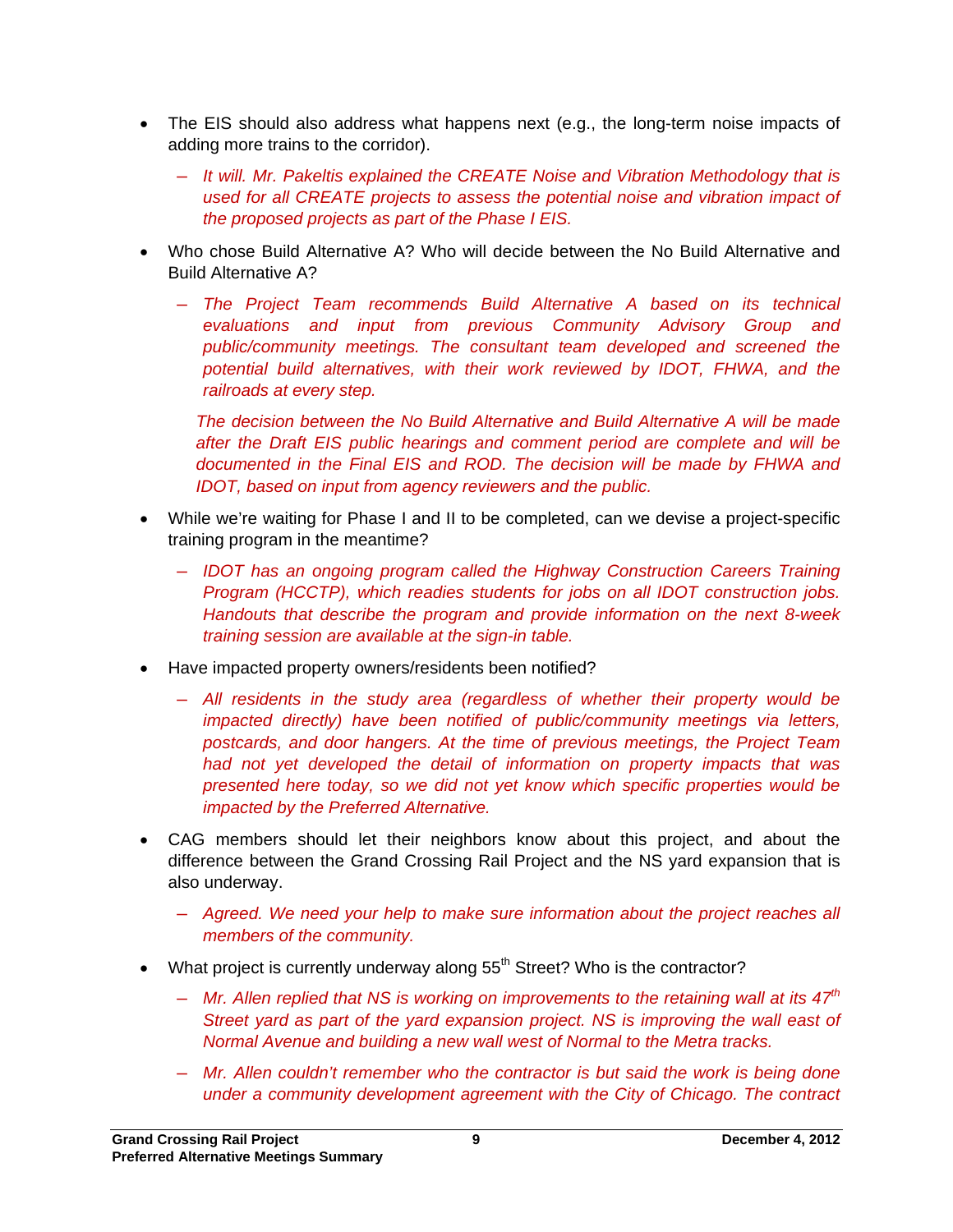has a 24 percent disadvantaged business enterprise (DBE)/minority-owned *business enterprise (MBE) requirement, and NS is working with the City to preserve the integrity of Garfield Boulevard.* 

- What if we think of a comment/question later?
	- ― *The Project Team encourages comments throughout the life of the project. Comments can be submitted at any time via mail, email, or the project website: www.grandcrossingrail.com.*
- How soon will you respond to us if we submit a comment/question via the website/email?
	- ― *The Project Team responds to your questions and comments as quickly as we can. Depending on the complexity of the question/comment, it will take anywhere from a few days to a couple of weeks.*
- Does NS plan to create new housing near the yard expansion project?
	- ― *Mr. Allen indicated that no housing will be constructed by NS as part of the expansions project. Mr. Allen added that historically, intermodal yards have been an economic generator, and NS is hoping that will be the case here, and that the yard expansion project will help retain and expand intermodal employment opportunities in Chicago, which have been relocating to Joliet,. NS's role is to build the intermodal facilities; it is up to the city planning department and private developers to take advantage of that.*
- What is NS's policy for relocating residents impacted by the yard expansion project? Do we have a choice where we can move?
	- ― *Mr. Allen said NS's policy is to let people decide where they want to move, then help them find housing there.*
- Will either P4 or the NS yard expansion provide opportunities to convert rail corridors to bike/horse trails?
	- ― *No rail corridors would be abandoned for either project, so neither would present an opportunity for rail-to-trail conversion.*

# **4. Next Steps**

The next round of Community Advisory Group meetings are tentatively scheduled for early 2013. At the meetings, the Project Team will ask members for their input on the Draft EIS. Public hearings on the Draft EIS will be held shortly after these Community Advisory Group meetings.

In addition to these formal venues for comment, the Project Team encourages Community Advisory Group members and the general public to provide input on the project at any time. Comments can be submitted by:

- Email: info@grandcrossingrail.com
- Online comment form: www.grandcrossingrail.com/comment.html